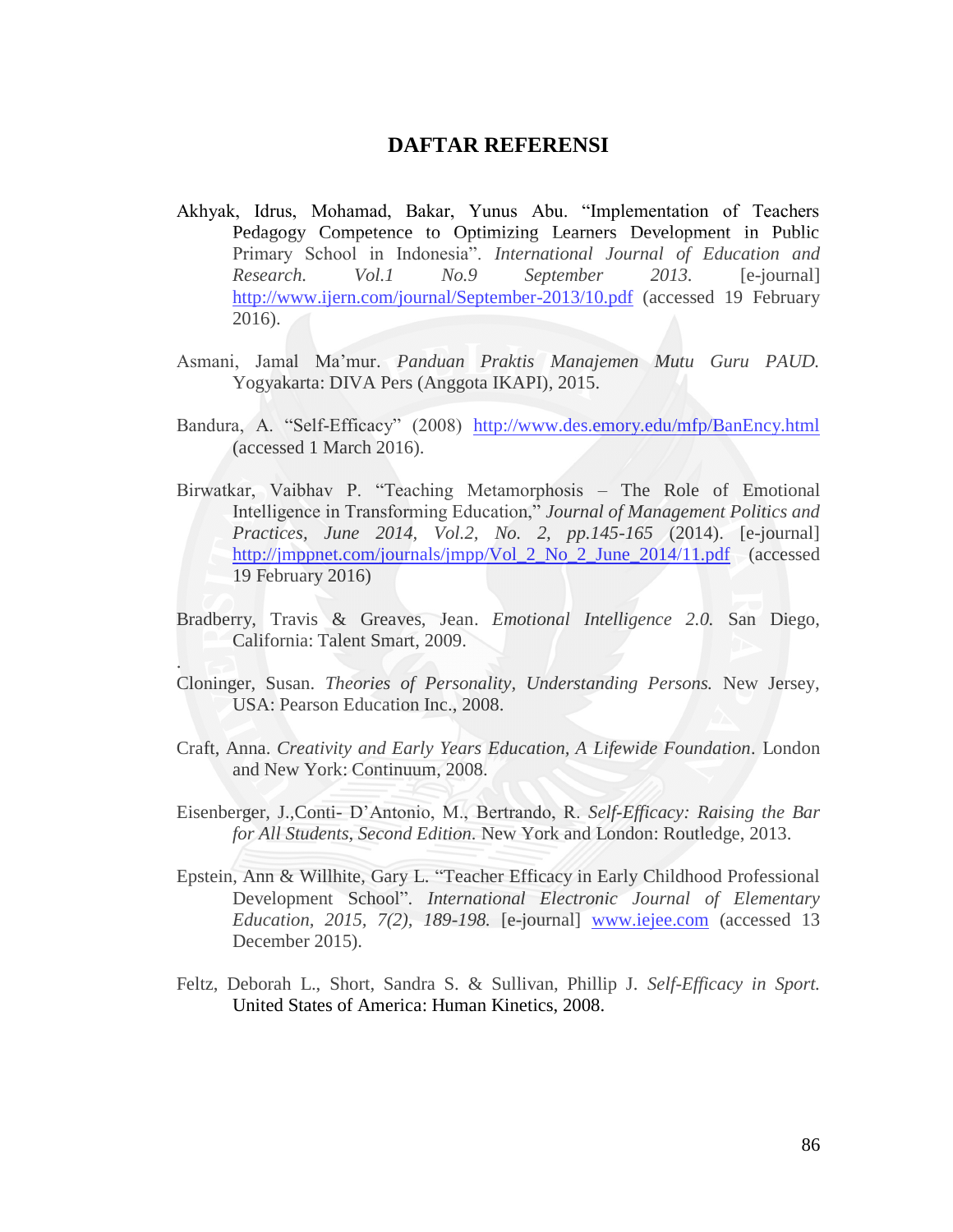- Fraenkel, Jack R. & Wallen, Norman E. *How To Design And Evaluate Research in Education, Sixth Edition.* New Jersey, USA: McGraw-Hill International Edition, 2006.
- Garson, David. *Partial Least Squares: Regression and Structural Equation Models.* North Caroline, USA: Statistical Publishing Associates, 2016.
- Ghozali, Imam & Latan, Hengky. *Partial Least Squares. Konsep, Teknik, dan Aplikasi Menggunakan Program SmartPLS 3.0.* Semarang: Badan Penerbit Universitas Diponegoro, 2015.
- Gokalp, Murat. "Investigating Classroom Teaching Competencies of Pre service Elementary Mathematics Teachers". *Eurasia Journal of Mathematics, Science & Technology Education, 2016, 12 (3), 503-512* (2016). [e-journal] [www.ejmste.com/Makale.aspx?kimlik=2452](http://www.ejmste.com/Makale.aspx?kimlik=2452) (accessed 8 March 2016).
- Henniger, Michael L. *Teaching Young Children, An Introduction, Fourth Edition.* United States of America: Pearson Education Inc., 2009.
- Hoy, Wayne K. and Miskel, Cecil G. *Educational Administration, Theory, Research,*  and Practice. The 8<sup>th</sup> Edition. United States of America: McGraw-Hill International Edition, 2008.
- Indrasari, M, Newcombe, P, Eliyana, A, Yunus, E. "The Influence of Academic Climate and Individual Creativity on Lecturer Competence in Private University at Surabaya Indonesia". *International Journal of Business and Management; Vol, 10, No.8; 2015. Published by Canadian Center of Science and Education* (2015). [e-journal] <http://www.ccsenet.org/journal/index.php/ijbm/article/download/48857/27527> (accessed 1 March 2016).
- Khan, Suhail Ahmed. *To Study The Relationship Between Teaching Competency and Attitude Towards Creative Teaching of B.Ed. Trainees in Aurangabad City.* MIER Journal of Educational Studies, Trends&Practices, November, 2015, Vol 5, No.2 pp. 235-242. [e-journal] <http://www.mierjs.in/ojs/index.php/mjestp/article/view/188/120> (accessed 1March 2016).
- Moreno-Murcia, Juan Antonio, Torregrosa, Yolanda Silveira, Pedreno, Noelia Belando. "Questionnaire Evaluating Teaching Competencies in The University Environment. Evaluation of Teaching Competencies in the University". *New Approaches in Educational Research, Vol. 4 No. 1 January 2015 pp. 54-61* (2015). [e-journal] https://www.naer**journal**[.ua.es/article/download/v4n1-8/129](https://www.naerjournal.ua.es/article/download/v4n1-8/129) (accessed 9 March 2016)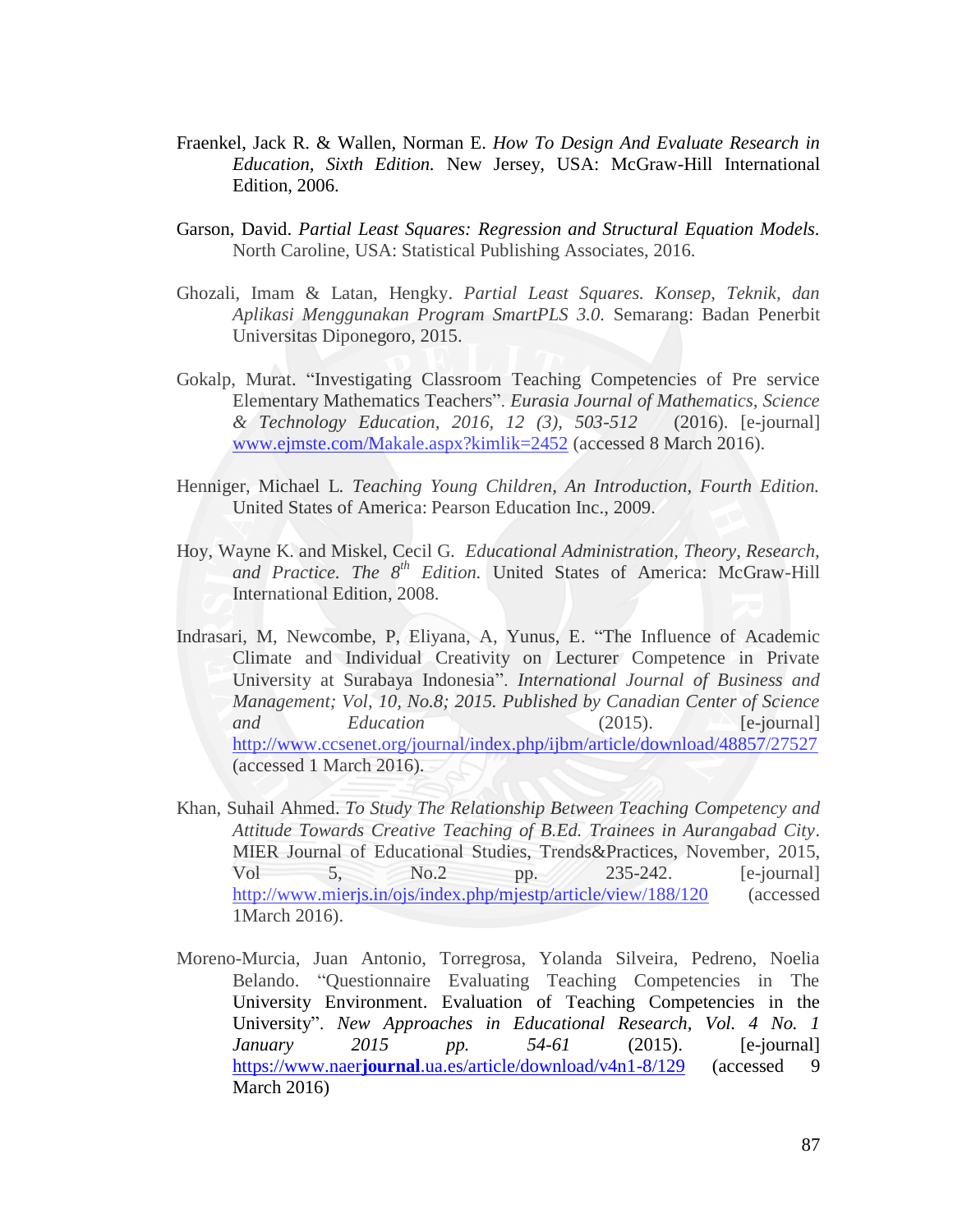- Omrod, Jeanne Ellis. *Educational Psychology, Developing Learners, Sixth Edition.* United States of America: Pearson Education Inc., 2008.
- Pan, Arnab. "A Study on Professional Competency in Relation to Self Efficacy of Madrasa Teachers in West Bengal" *International Journal for Research in Education*. Volume 3, Issue 4 (July 2014), [www.iosrjournals.org](http://www.iosrjournals.org/) [e-journal] (accessed 25 February 2016).
- Ponmozhi, D & Nellaiyapen, N.O. "How Does Student Teachers' Emotional Intelligence Relate To Their Teaching Competencies?" *IOSR Journal of Research & Method in Education (IOSR-JRME)*. Volume 4, Issue 6 Ver.III (Nov-Dec 2014), PP 93-96 [www.iosrjournals.org](http://www.iosrjournals.org/) [e-journal] (accessed 19 February 2016).
- Priansa, Donni juni. *Kinerja dan Profesionalisme Guru.* Bandung: Penerbit Alfabeta, 2014.
- Priyatno, Duwi. *Olah Data Statistik dengan Program PSPP.* Jakarta: Mediacom, 2013.
- Ridwan. *Metode dan Tehnik Menyusun Proposal Penelitian.* Bandung: Alfabeta, 2009.
- Ruben, Brent D. & Stewart Lea P. *Communication and Human Behavior.* USA: Pearson Education Inc., 2006.
- Sadker, Myra P. & Sadker, David M. *Teachers, Schools, and Society, Seventh Edition.* New York, USA: McGraw-Hill, 2005.
- Santrock, John W. *Life-span Development.* Jakarta: Erlangga, 2012. (Original work published 2011).
- Sautelle, E., Bowles, T., Hattie, J., & Arifin, D.N. "Personality, Resilience, Self-Regulation and Cognitive Ability Relevant to Teacher Selection". *Australia Journal of Teacher Education, 40 (4) (2015).* [e-journal] [https://www.google.co.id/url?sa=t&rct=j&q=&esrc=s&source=web&cd=1&c](https://www.google.co.id/url?sa=t&rct=j&q=&esrc=s&source=web&cd=1&cad=rja&uact=8&ved=0ahUKEwju4amb5afLAhVEJI4KHQXvCkQQFggcMAA&url=http%3A%2F%2Fro.ecu.edu.au%2Fajte%2Fvol40%2Fiss4%2F4%2F&usg=AFQjCNFire2y3i-HjDfeQfo11fp20kqV2g&bvm=bv.116274245,d.c2E) [ad=rja&uact=8&ved=0ahUKEwju4amb5afLAhVEJI4KHQXvCkQQFggcMA](https://www.google.co.id/url?sa=t&rct=j&q=&esrc=s&source=web&cd=1&cad=rja&uact=8&ved=0ahUKEwju4amb5afLAhVEJI4KHQXvCkQQFggcMAA&url=http%3A%2F%2Fro.ecu.edu.au%2Fajte%2Fvol40%2Fiss4%2F4%2F&usg=AFQjCNFire2y3i-HjDfeQfo11fp20kqV2g&bvm=bv.116274245,d.c2E) [A&url=http%3A%2F%2Fro.ecu.edu.au%2Fajte%2Fvol40%2Fiss4%2F4%2F](https://www.google.co.id/url?sa=t&rct=j&q=&esrc=s&source=web&cd=1&cad=rja&uact=8&ved=0ahUKEwju4amb5afLAhVEJI4KHQXvCkQQFggcMAA&url=http%3A%2F%2Fro.ecu.edu.au%2Fajte%2Fvol40%2Fiss4%2F4%2F&usg=AFQjCNFire2y3i-HjDfeQfo11fp20kqV2g&bvm=bv.116274245,d.c2E) [&usg=AFQjCNFire2y3i-HjDfeQfo11fp20kqV2g&bvm=bv.116274245,d.c2E](https://www.google.co.id/url?sa=t&rct=j&q=&esrc=s&source=web&cd=1&cad=rja&uact=8&ved=0ahUKEwju4amb5afLAhVEJI4KHQXvCkQQFggcMAA&url=http%3A%2F%2Fro.ecu.edu.au%2Fajte%2Fvol40%2Fiss4%2F4%2F&usg=AFQjCNFire2y3i-HjDfeQfo11fp20kqV2g&bvm=bv.116274245,d.c2E) (accessed 20 December 2015).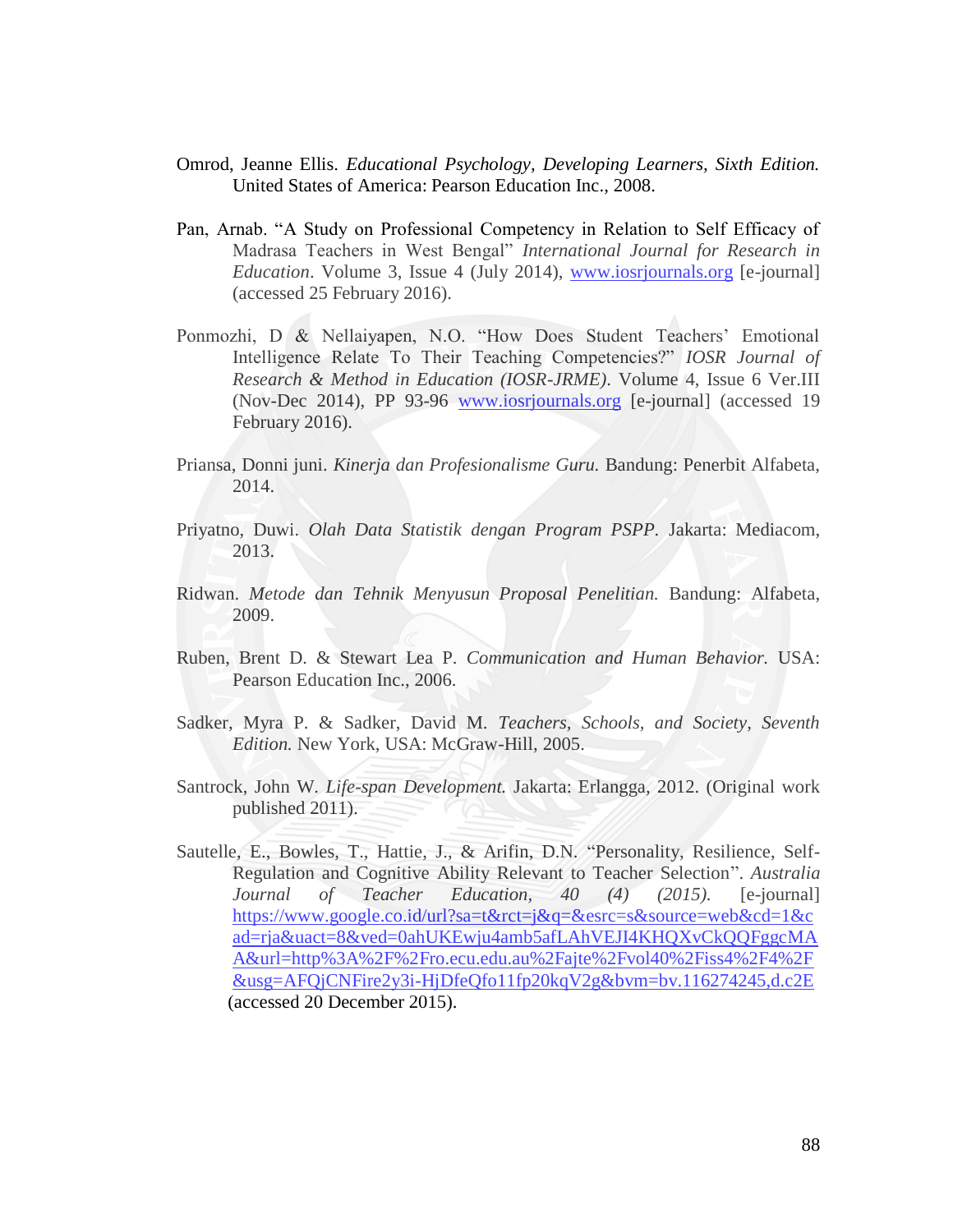- Sengottuvel, A. & Aktharsha, U. Syed. "Teacher Effectiveness and Professional Competency in School Education". *International Journal of Management, Volume 6, Issue I, January, 2015.* [e-journal] [www.iaeme.com/IJM.asp](http://www.iaeme.com/IJM.asp)  (accessed 13 December 2015).
- Setyosari, Punaji. *Metode Penelitian Pendidikan dan Pengembangan.* Jakarta: Kencana Prenadamedia Grup, 2013.
- Skaalvik E. M. and Sidsel. "Teacher Self-Efficacy and Perceived Autonomy: Relations with Teacher Engagement, Job Satisfaction, and Emotional Exhaustion". *Psychological Reports: Employment Psychology&Marketing 2014, 114, 1, 68-77. Norwegian University of Science and Technology NTNU. Social Research* (2014). [e-journal] <http://www.amsciepub.com/doi/pdf/10.2466/14.02.PR0.114k14w0> (accessed 20 December 2015)

Slavin, Robert E. *Psikologi Pendidikan Teori dan Praktik.* Jakarta: PT Indeks, 2011.

- "Standar Kompetensi Guru Pendidikan Anak Usia Dini / Taman Kanak-kanak / Raudhatul Athfal [http://pkpp.ristek.go.id/\\_assets/upload/docs/404\\_doc\\_3.pdf](http://pkpp.ristek.go.id/_assets/upload/docs/404_doc_3.pdf) (accessed 4 February 2016).
- Starbuck, David. *Creative Thinking, Getting it Right.* London and New York: Continuum, 2006.
- Sopiah, Cucu. "Kreatifitas Guru PAUD dalam Kegiatan Belajar Mengajar". *Jurnal Majalah Ilmiah Pawiyatan, Vol:XXI, No:1, Maret 2014* (2014). [e-journal] <file:///C:/Users/CCTV01/Downloads/3-37-1-PB.pdf>
- Tonui, "Chepng"etich, Esther, Bitok, Philomena, Chepsiror "Early Childhood Education Teacher Competencies for Sustainable Development". *International Journal of Current Research, Vol.7, Issue, 10, pp.21906-21912, October, 2015.* [e-journal] [www.journalcra.com](http://www.journalcra.com/) (accessed 13 December 2015).
- Unaradjan, Dominikus Dolet. *Metode Penelitian Kuantitatif.* Jakarta: Penerbit Universitas Atma Jaya, 2013.
- Wessel, Daniel. *Organizing Creativity: How to generate, capture, and collect ideas to realize creative project.* USA: Createspace Independent Publishing Platform, 2012.
- West, Richard & Turner, Lynn H. *Understanding Interpersonal Communication, Making Choices in Changing Lines, 2nd edition.* Australia: Wadsworth Ecengage Learning, 2009.